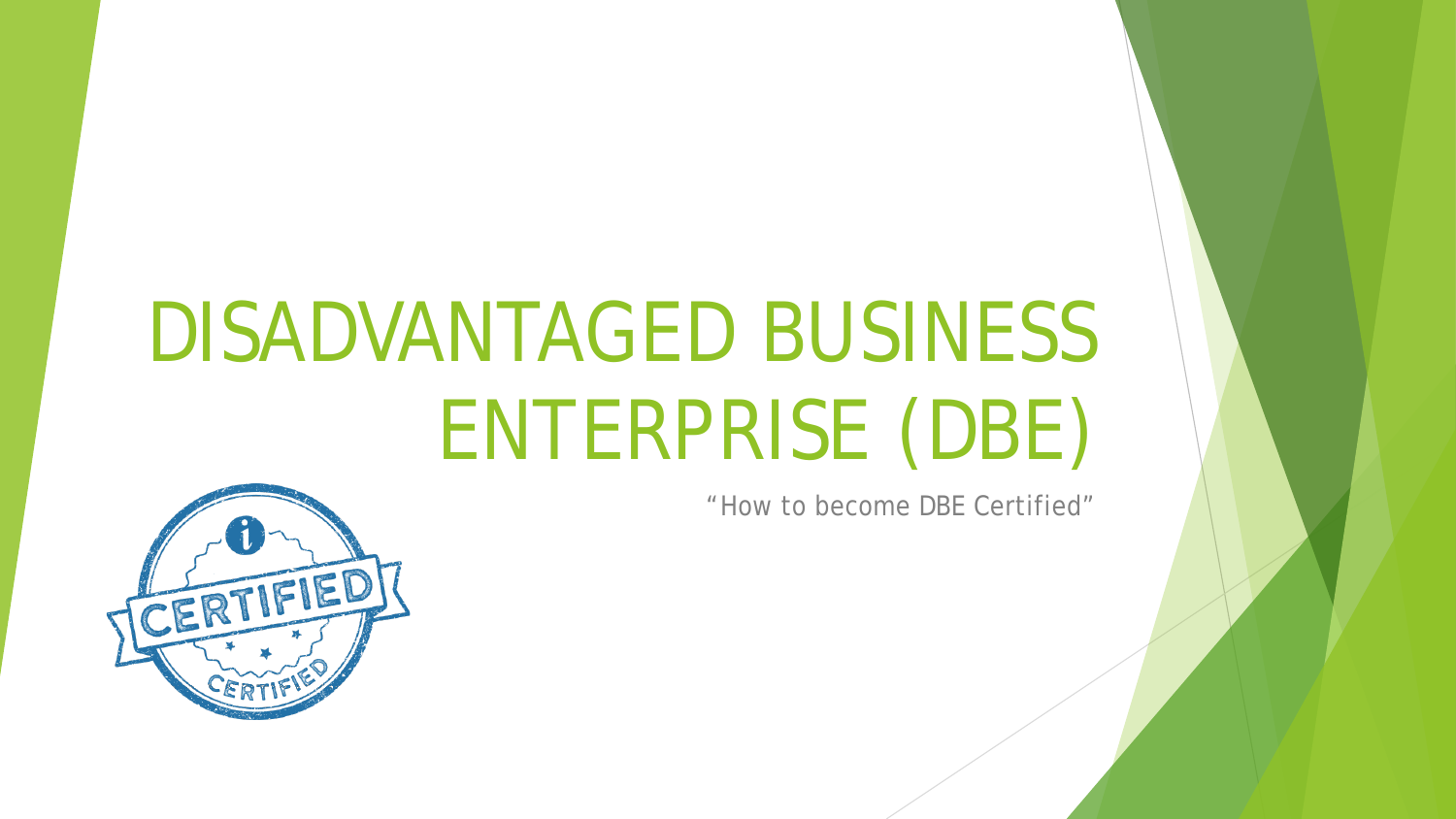# What is a Disadvantaged Business Enterprise (DBE)?

- DBEs are for-profit small businesses where socially and economically disadvantaged individuals own at least a 51% interest and also control management and daily business operations.
- African Americans, Hispanics, Native Americans, Asian-Pacific and Subcontinent Asian Americans, and women are presumed to be socially and economically disadvantaged. Other individuals can also qualify as socially and economically disadvantaged on a case-by-case basis.
- The Disadvantaged Business Enterprise (DBE) certification program is a Federal program. The purpose is to increase the participation of certified DBEs in projects funded by the U.S. Department of Transportation and other federal sectors.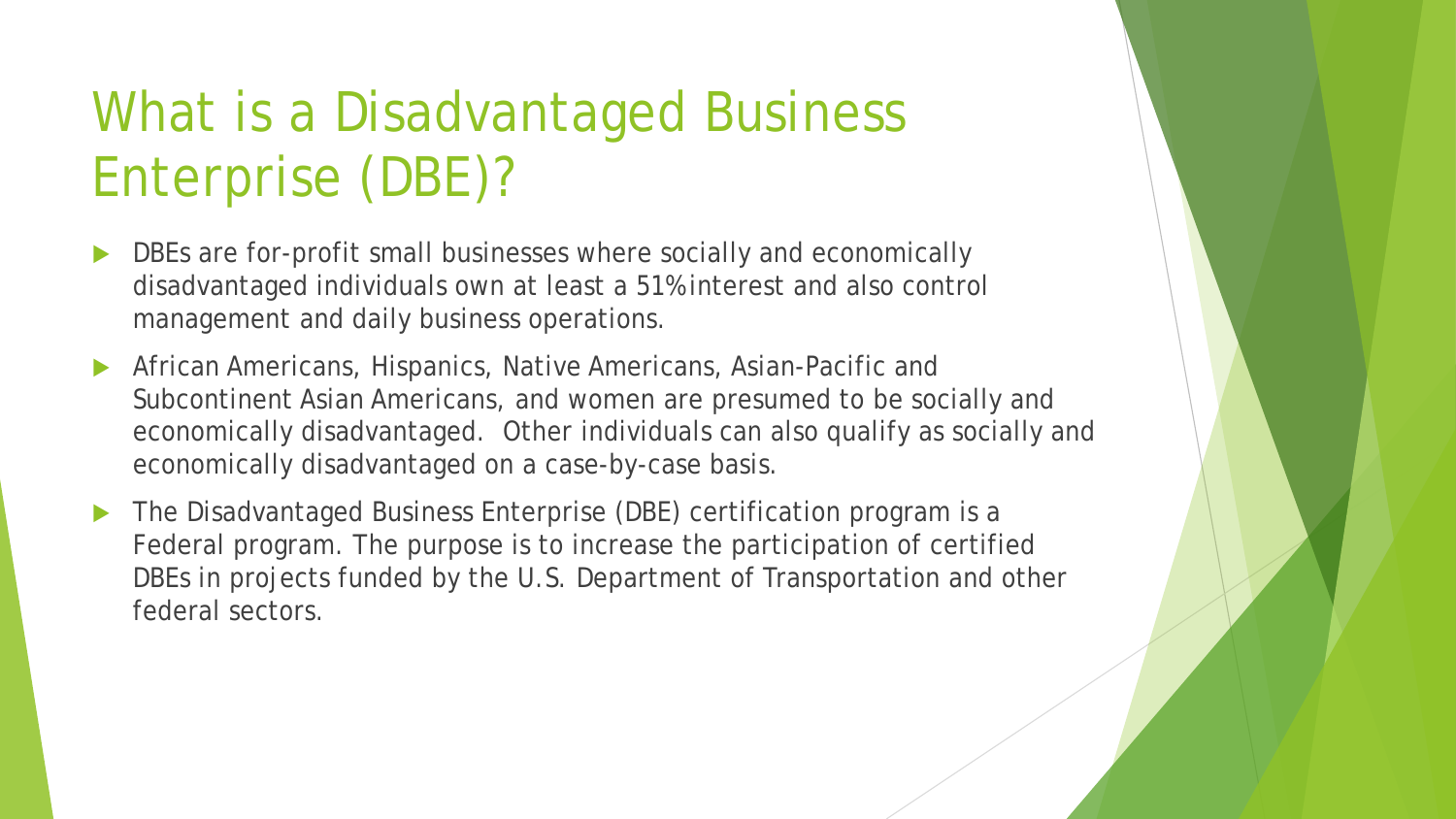# Step 1: Qualify as a DBE

#### DBE Certification Criteria:

Individual personal net worth cannot exceed \$1.32 million

**([49 CFR Part 26](http://www.ecfr.gov/cgi-bin/retrieveECFR?gp=&SID=c557e0c662d8af4ad52a31b56b5bb2f2&n=49y1.0.1.1.20&r=PART&ty=HTML) [§26.67](https://www.ecfr.gov/cgi-bin/retrieveECFR?gp=&SID=c557e0c662d8af4ad52a31b56b5bb2f2&n=49y1.0.1.1.20&r=PART&ty=HTML#se49.1.26_167))**

- The small business must meet the SBA size cutoff; annual gross income cannot exceed \$23.98 million
	- **([49 CFR Part 26](http://www.ecfr.gov/cgi-bin/retrieveECFR?gp=&SID=c557e0c662d8af4ad52a31b56b5bb2f2&n=49y1.0.1.1.20&r=PART&ty=HTML) [§26.65](https://www.ecfr.gov/cgi-bin/retrieveECFR?gp=&SID=c557e0c662d8af4ad52a31b56b5bb2f2&n=49y1.0.1.1.20&r=PART&ty=HTML#se49.1.26_167))**
- The small business must be 51% owned by a minority
	- **([49 CFR Part 26](http://www.ecfr.gov/cgi-bin/retrieveECFR?gp=&SID=c557e0c662d8af4ad52a31b56b5bb2f2&n=49y1.0.1.1.20&r=PART&ty=HTML) [§26.69](https://www.ecfr.gov/cgi-bin/retrieveECFR?gp=&SID=c557e0c662d8af4ad52a31b56b5bb2f2&n=49y1.0.1.1.20&r=PART&ty=HTML#se49.1.26_167))**
- The small business must be independent of any other company
	- **([49 CFR Part 26](http://www.ecfr.gov/cgi-bin/retrieveECFR?gp=&SID=c557e0c662d8af4ad52a31b56b5bb2f2&n=49y1.0.1.1.20&r=PART&ty=HTML) [§26.71](https://www.ecfr.gov/cgi-bin/retrieveECFR?gp=&SID=c557e0c662d8af4ad52a31b56b5bb2f2&n=49y1.0.1.1.20&r=PART&ty=HTML#se49.1.26_167))**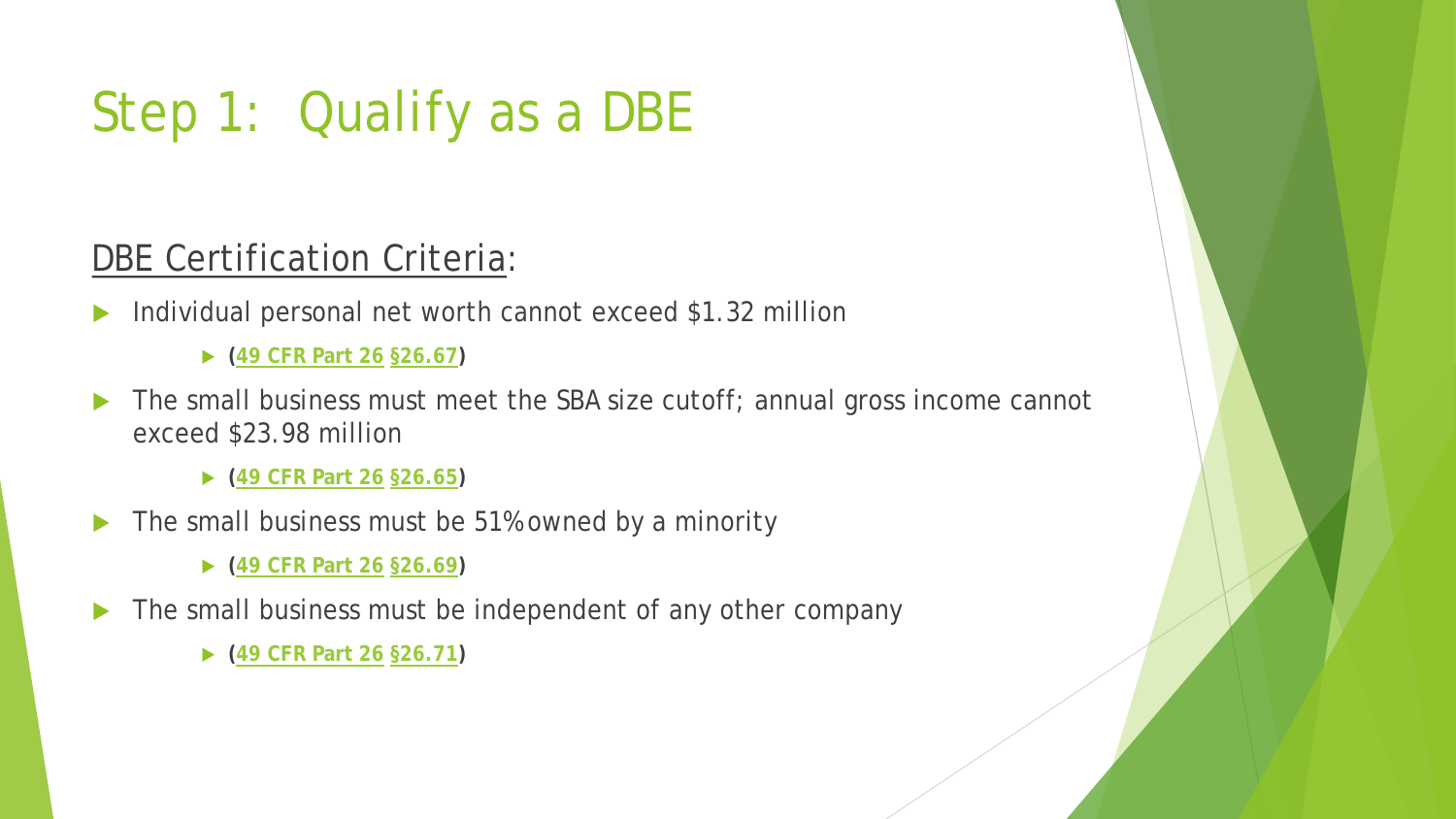### Step 2: Become Certified

#### How do I apply for DBE Certification?

- A firm must apply for DBE for certification through the Virginia Department of Small Business and Supplier Diversity.
- Go to: **<https://www.sbsd.virginia.gov/certification/>**
- Download the Uniform Certification Application form and the Personal Net Worth Statement form. If you are an out of state firm applying via the Interstate Process, then download the Interstate Certification Affidavit form. Complete the forms.
- Get the Application and the Personal Net Worth Statement notarized, and upload them in the online Application Portal with the supporting documentation listed on the Checklist at the back of the Application Form and Submit your application online.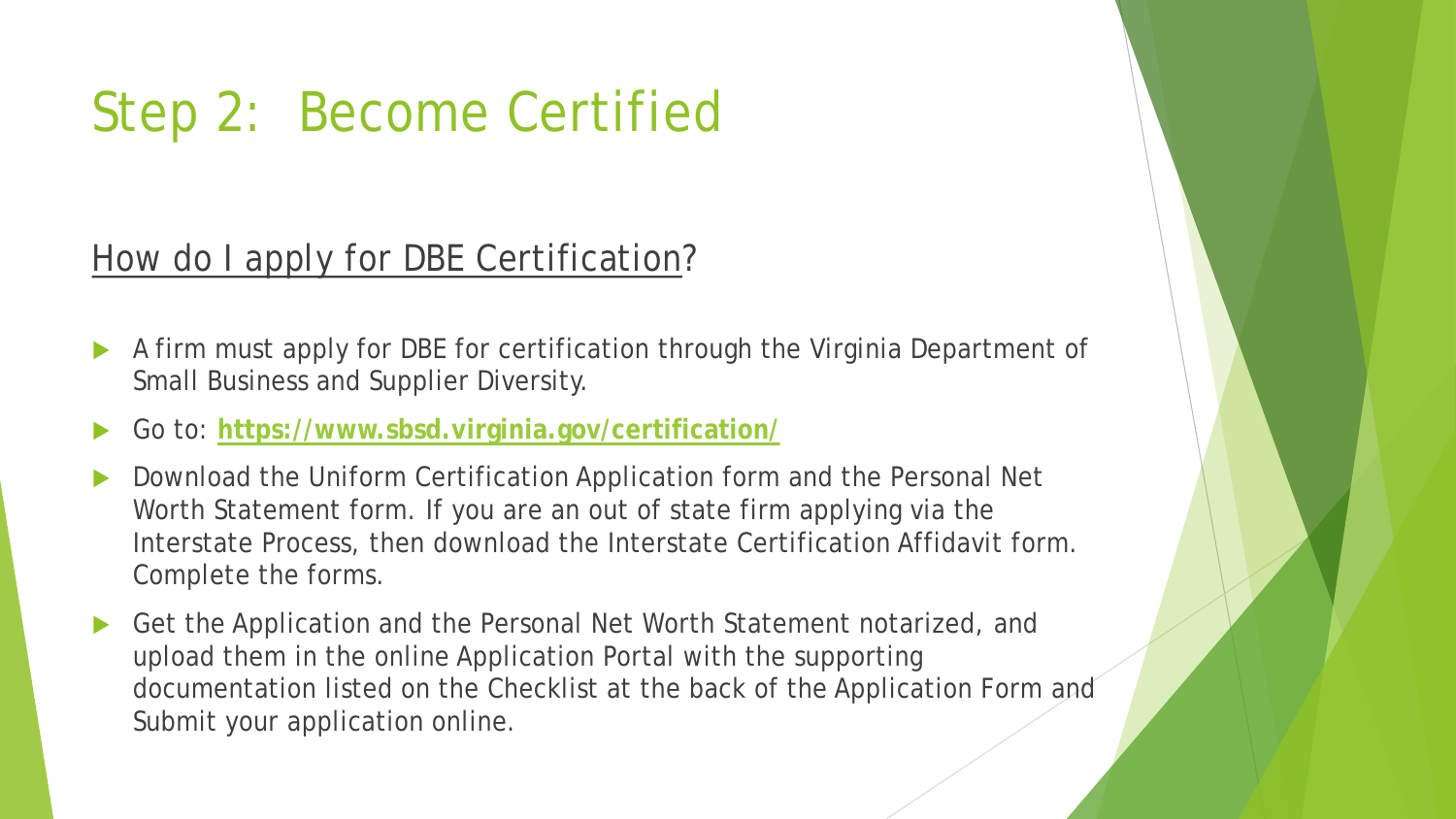## Step 2: Become Certified

#### How long does the DBE application process take?

 It is likely to take 90 days after SBSD receives all the information and documentation. That includes the time for reviewing the file, making an onsite visit and for you to work through the orientation materials. Most delays are caused by incomplete information or missing documentation.

Department of Small Business and Supplier Diversity (SBSD)

101 N.14th St., 11th Floor Richmond, Virginia 23219 1-800-223-0671 (Virginia Only) 804-786-6585

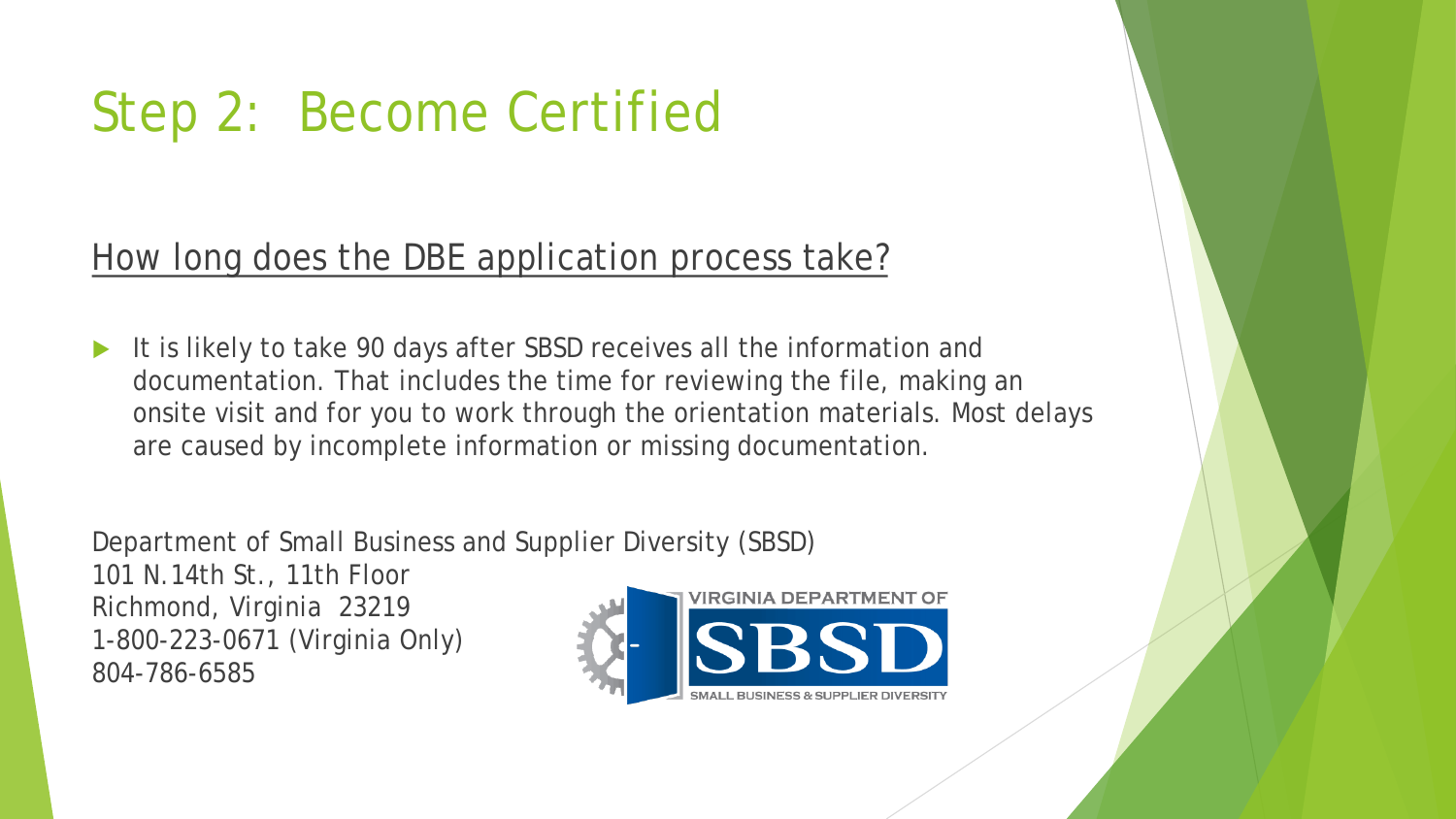### Step 3: Maintain Certification

- Once certified as a DBE, the small business must maintain certification **yearly**.
- To maintain the certification, a small business must submit a No Change Affidavit and Declaration every year on the anniversary of the date of your certification (note each state form may be different).
- ▶ The No Change Affidavit and Declaration affirms that there have been no changes in the firm's circumstances affecting its ability to meet size, disadvantaged status, ownership or control or other material changes in the information provided in its application form. Please see the general links below for the No Change Affidavit and No Change Declaration.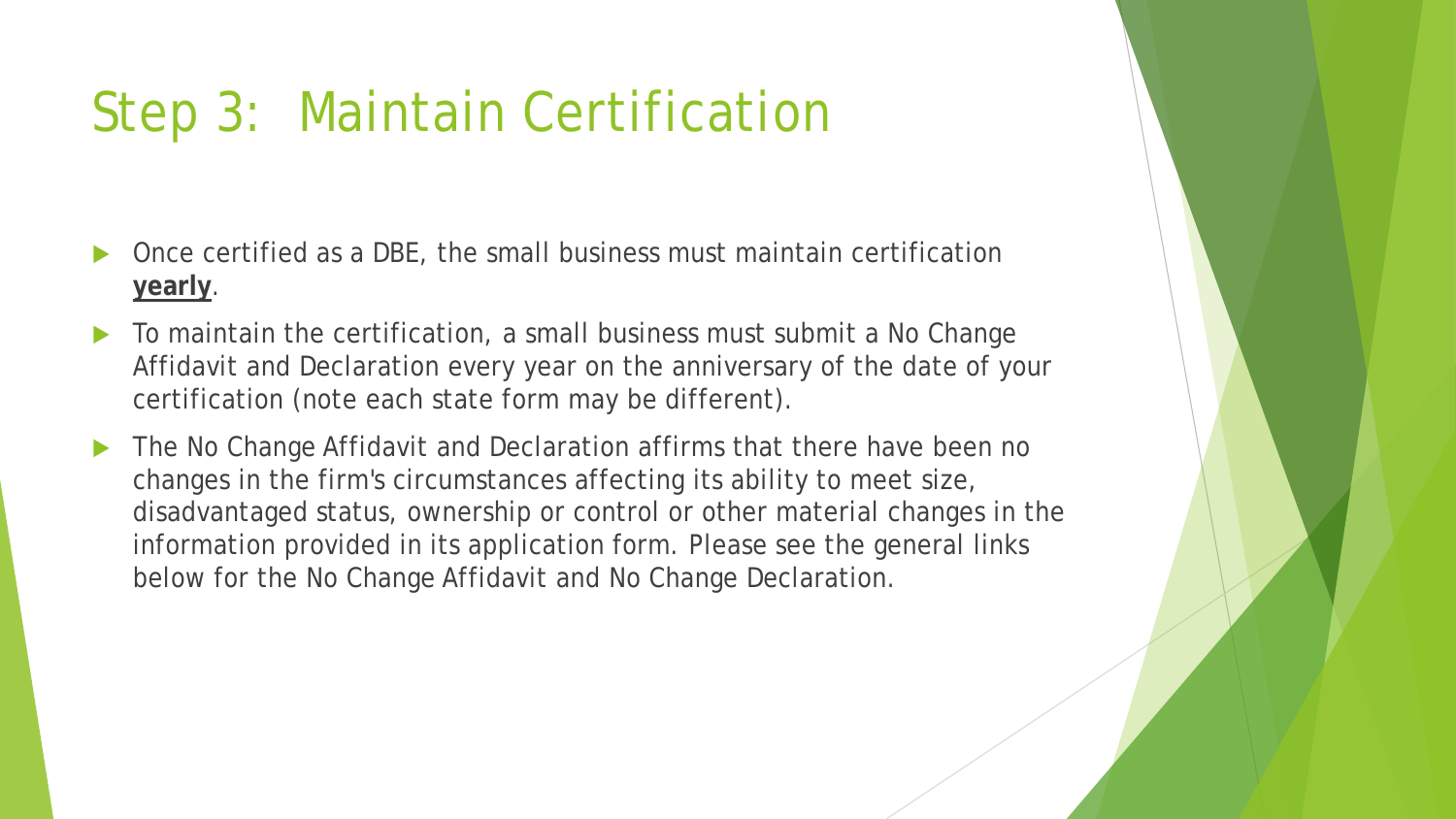### What business and technical assistance is available to DBE-certified companies?

- Department of Small Business and Supplier Diversity (SBSD) publishes a monthly VSBSD Opportunities Bulletin.
- Virginia Department of Transportation (VDOT) also has a webpage listing Business Opportunities.
- SBSD has Regional Field Officers in their Service Division. They can help with marketing assistance, assistance with resolving business related issues, assessments to determine the strength and weaknesses of firms, preparation of bonding and loan applications, bid opportunity referrals, and help in the preparation of VDOT applications (prequalification and certification). They can also give assistance with technical construction related problems, in reviewing and analyzing highway projects and monitoring pre- and post-bid activities, and individualized and group training sessions (estimating, bidding, plan reading, and financial statements and marketing).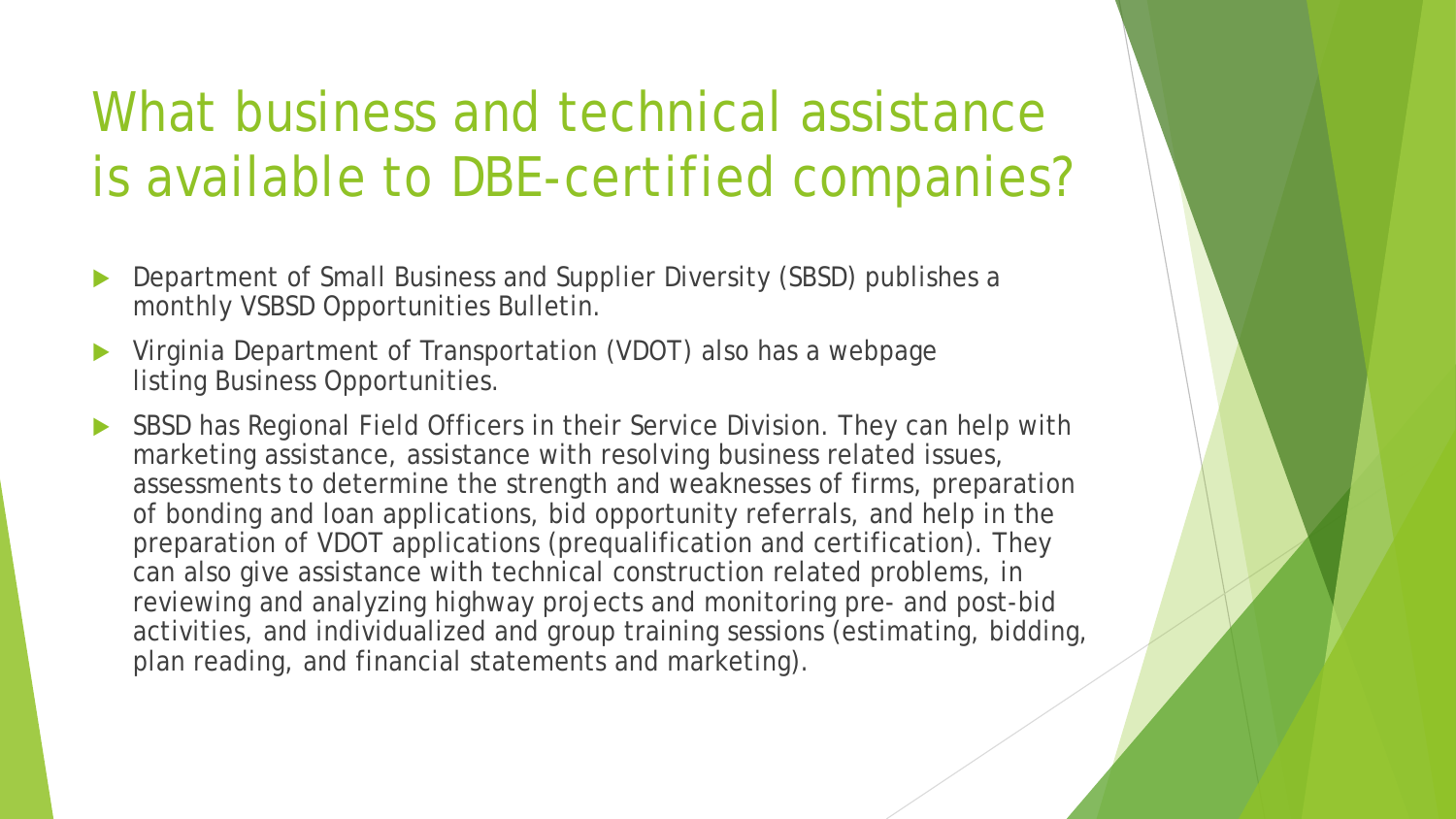# Should I apply for SWaM status first, and then the DBE Program?

- Not necessarily, and you need to not choose just one or the other. You are able to apply for both DBE and SWaM certification simultaneously. If you intend to apply for DBE Certification, apply for both DBE and SWaM at the same time. Although it is more demanding, by applying for both programs through SBSD simultaneously, you will only need to apply once, you will get both certifications if you are successful, and it will result in less duplicative paperwork.
- However, if you are pursuing an opportunity that includes a small business set-aside or a micro business set-aside, it may be more beneficial to apply for SWaM first. The processing timelines for each program are similar, however, the additional steps in the DBE certification process usually results in the overall timeline being longer for DBE.

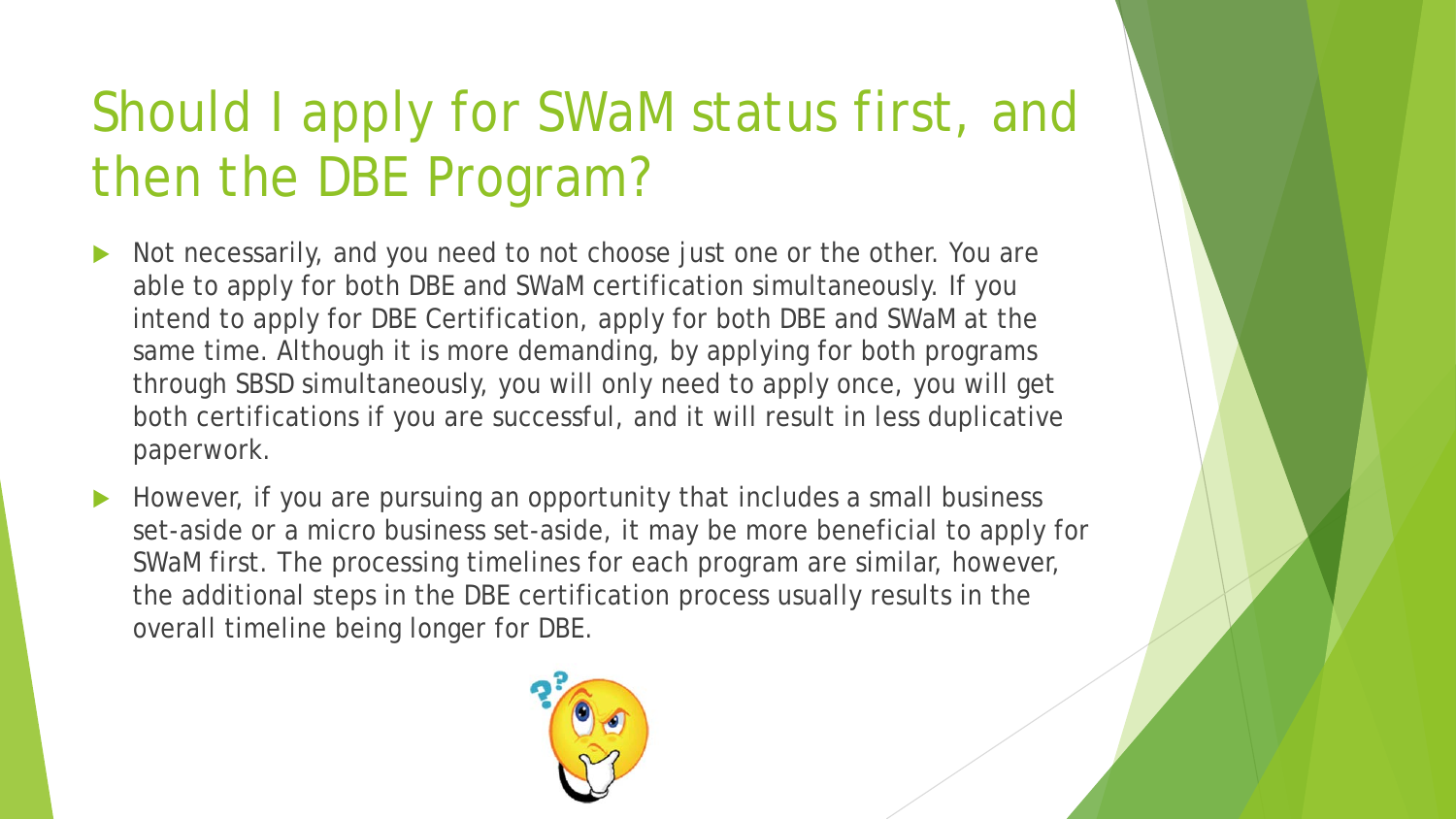### Is there a SWaM & DBE Directory?

- The Small Business Supplier Diversity (SBSD) Agency provides an all-inclusive list of firms that have been certified by the Commonwealth of Virginia. The Directory now includes SWaM and DBE-certified firms. SWaM designations include Small, Women-owned, Minority-owned, Micro, Service Disabled Veteran-owned, and ESO businesses. DBE includes DBE and ACDBE businesses.
- You are able to search the Directory by filtering according to Certification Type, NIGP code, NAICS code, City, and/or Zip Code.
- ▶ You are also able to search by Company Name (legal business name), Certification Number, DBA (trade name), Contact Name (contact person shown on the Directory), Address, State, Phone, Email, or Website, or you may search all of these fields.
- To access the Certification Directory, visit: **<https://directory.sbsd.virginia.gov/#/>**